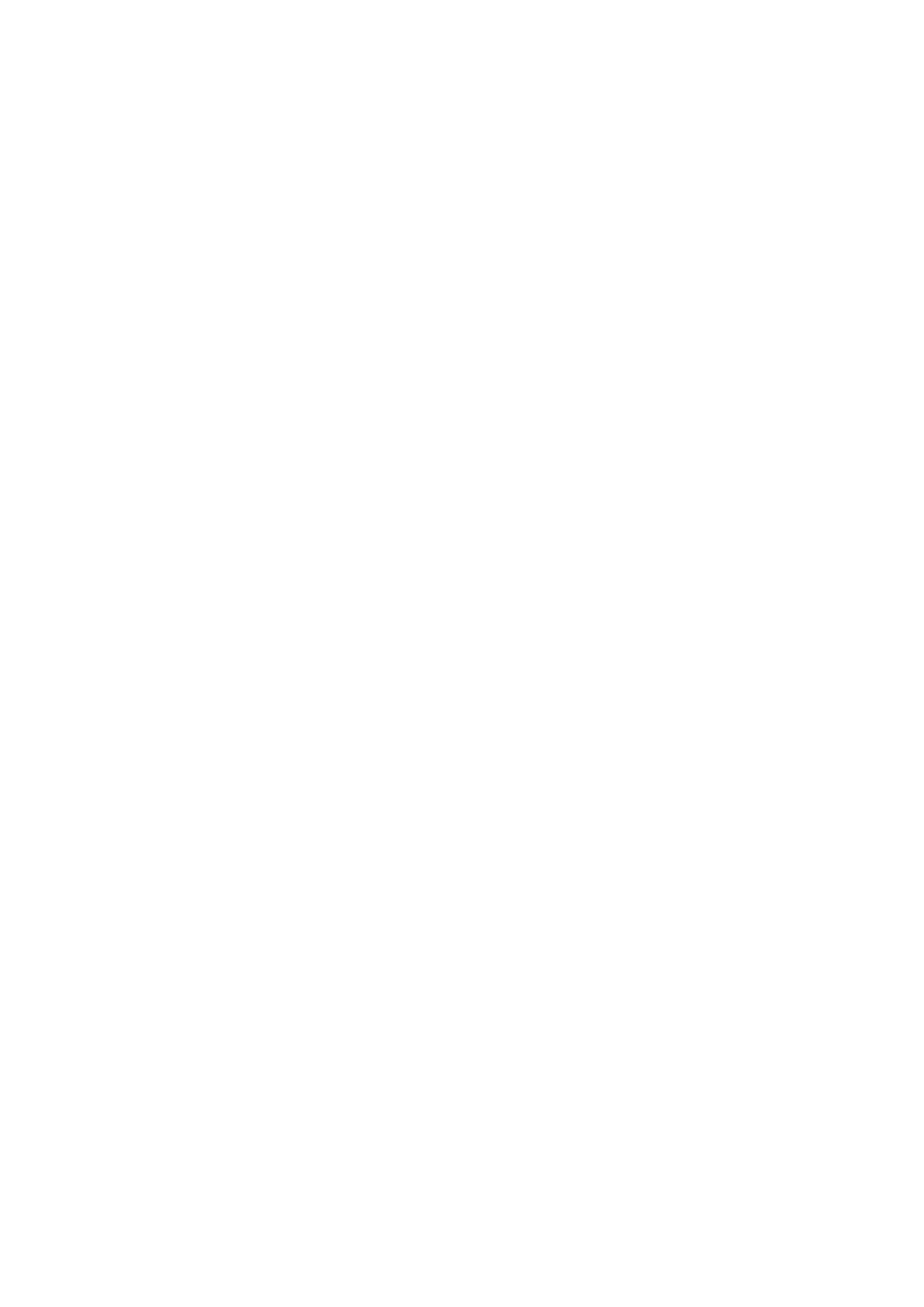# **Contents**

|                                                                                                                | 1                |
|----------------------------------------------------------------------------------------------------------------|------------------|
|                                                                                                                | 1                |
|                                                                                                                | 1                |
|                                                                                                                | 1                |
|                                                                                                                | 1                |
|                                                                                                                | 1                |
|                                                                                                                | 2                |
|                                                                                                                | $\boldsymbol{2}$ |
|                                                                                                                | 2                |
| Summary of Parallel sessions - Software, Simulations, data Analysis, Tests                                     | 2                |
|                                                                                                                | 2                |
|                                                                                                                | 2                |
| Future plans for IFR System after the workshop discussions                                                     | $\boldsymbol{2}$ |
|                                                                                                                | 3                |
|                                                                                                                | 3                |
|                                                                                                                | 3                |
|                                                                                                                | 3                |
|                                                                                                                | 3                |
|                                                                                                                | 3                |
|                                                                                                                | 3                |
| discussion on TDR $\ldots \ldots \ldots \ldots \ldots \ldots \ldots \ldots \ldots \ldots \ldots \ldots \ldots$ | 4                |
| Thermal Stabilization of Silicon Photomultiplier measurement system for IFR                                    | $\overline{4}$   |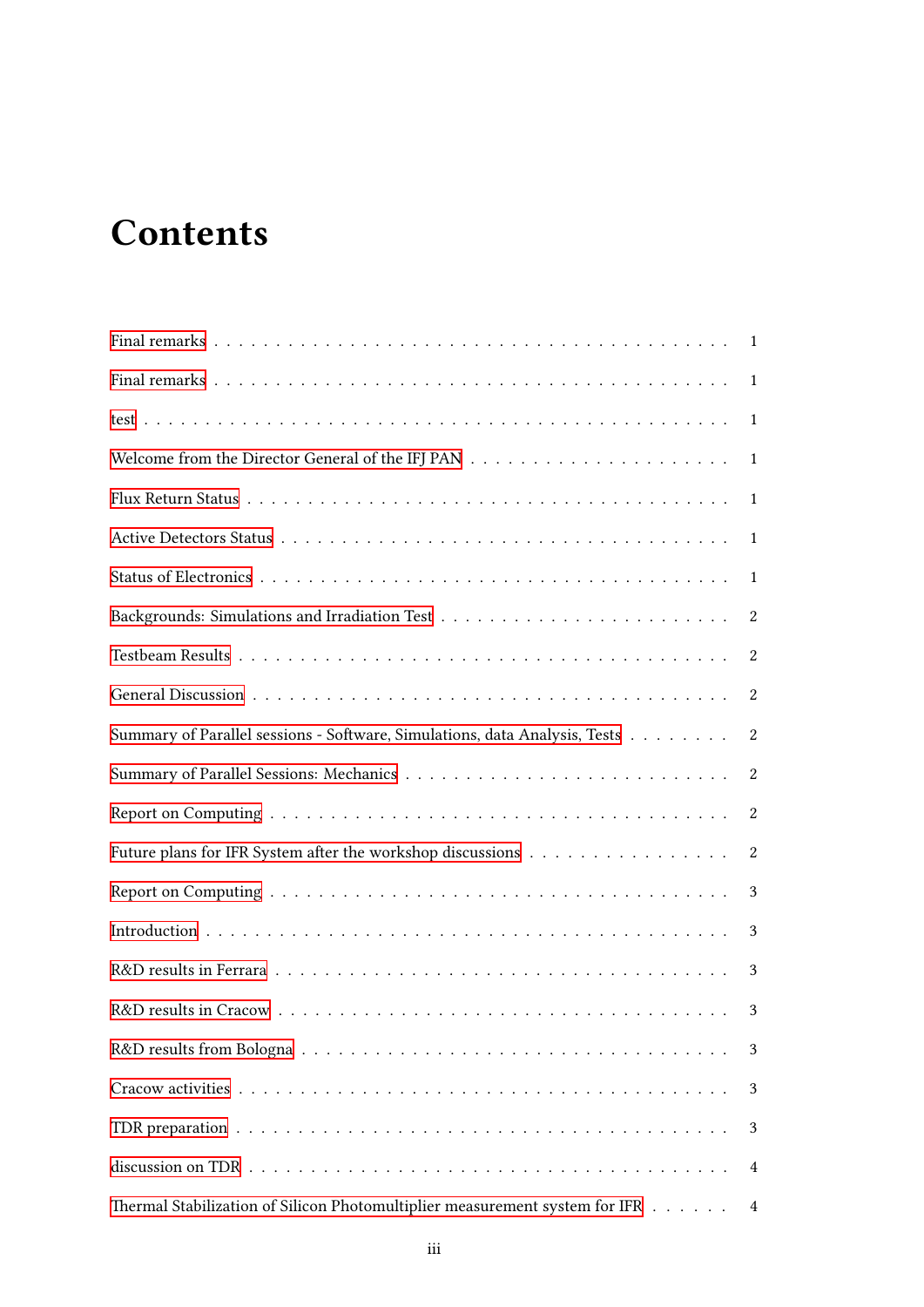| Characterization of RAPSODI ASICs after Irradiation Tests 4 |  |
|-------------------------------------------------------------|--|
|                                                             |  |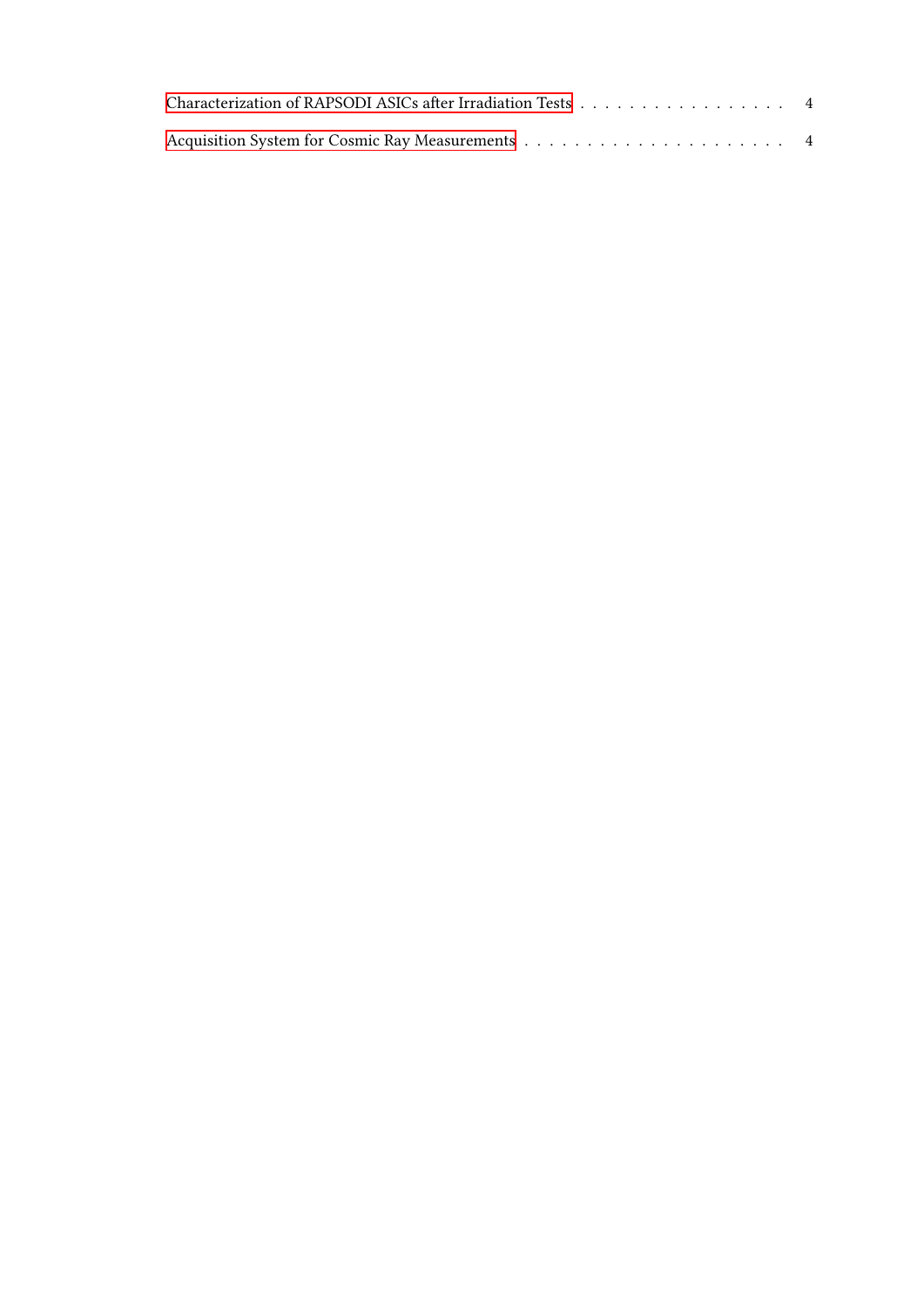#### <span id="page-4-0"></span>**0**

#### **Final remarks**

**Author:** Tadeusz Lesiak<sup>1</sup>

1 *Inst. Nucl. Phys. PAS*

#### <span id="page-4-1"></span>**Plenary V: final remarks** / **2**

#### **Final remarks**

**Author:** Tadeusz Lesiak<sup>1</sup>

1 *Inst. Nucl. Phys. PAS*

**Corresponding Author:** tadeusz.lesiak@gmail.com

#### <span id="page-4-2"></span>**3**

#### **test**

**Author:** Marcin Chrzaszcz<sup>1</sup>

1 *IFJ PAN*

**Corresponding Author:** mchrzasz@cern.ch

<span id="page-4-3"></span>**Plenary I** / **4**

#### **Welcome from the Director General of the IFJ PAN**

<span id="page-4-4"></span>**Plenary I** / **5**

#### **Flux Return Status**

**Corresponding Author:** massimo.benettoni@pd.infn.it

<span id="page-4-5"></span>**Plenary I** / **6**

#### **Active Detectors Status**

<span id="page-4-6"></span>**Corresponding Author:** vito@fe.infn.it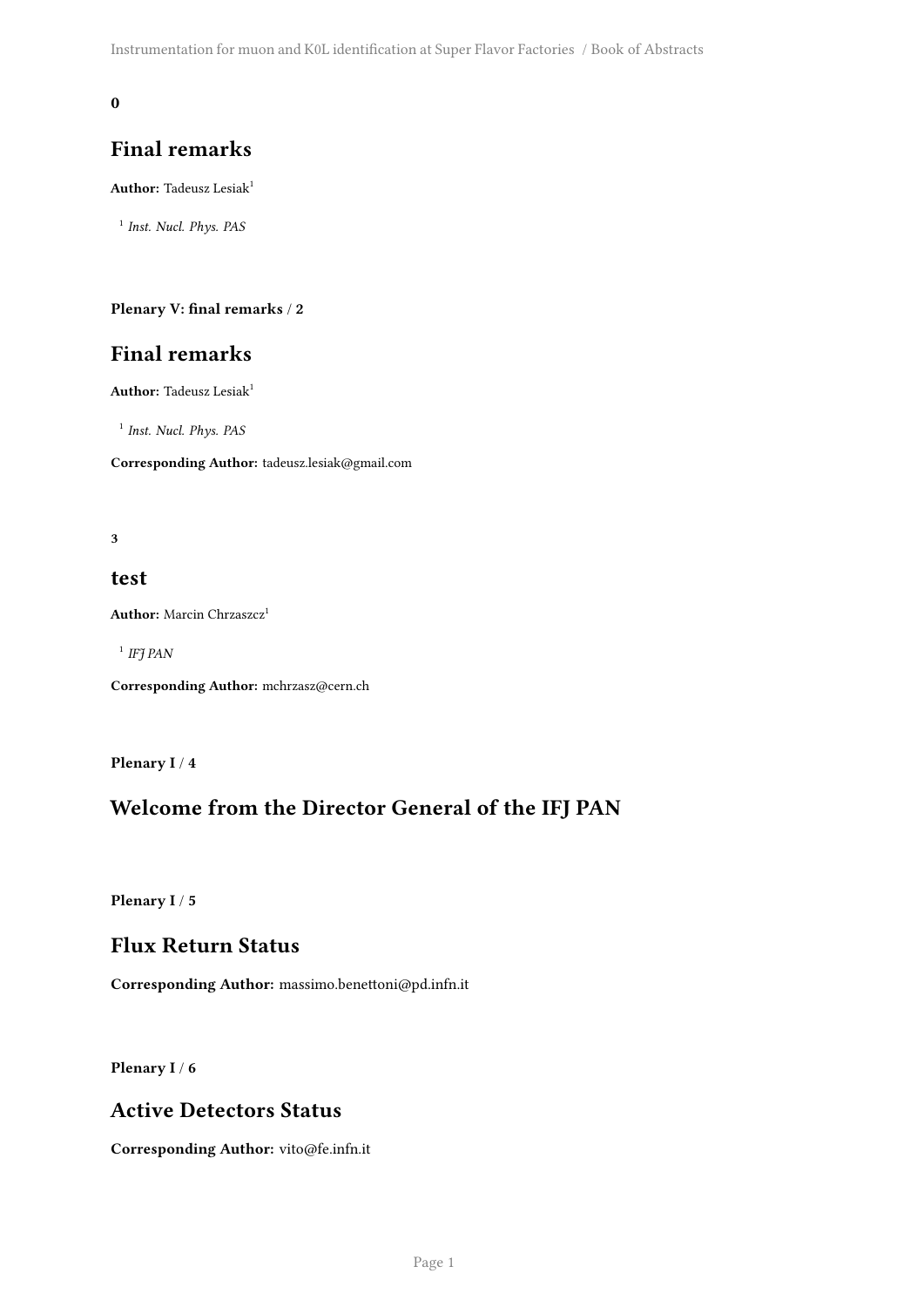Instrumentation for muon and K0L identification at Super Flavor Factories / Book of Abstracts

**Plenary I** / **7**

## **Status of Electronics**

**Corresponding Author:** cotta@fe.infn.it

<span id="page-5-0"></span>**Plenary I** / **8**

## **Backgrounds: Simulations and Irradiation Test**

<span id="page-5-1"></span>**Plenary I** / **9**

#### **Testbeam Results**

<span id="page-5-2"></span>**Plenary I** / **10**

#### **General Discussion**

**Author:** All<sup>None</sup>

<span id="page-5-3"></span>**Plenary III: Summary of parallel Sessions** / **11**

#### **Summary of Parallel sessions - Software, Simulations, data Analysis, Tests**

<span id="page-5-4"></span>**Plenary III: Summary of parallel Sessions** / **12**

#### **Summary of Parallel Sessions: Mechanics**

<span id="page-5-5"></span>**13**

#### **Report on Computing**

**Author:** Milosz Zbybal<sup>None</sup>

<span id="page-5-6"></span>**Plenary V: final remarks** / **14**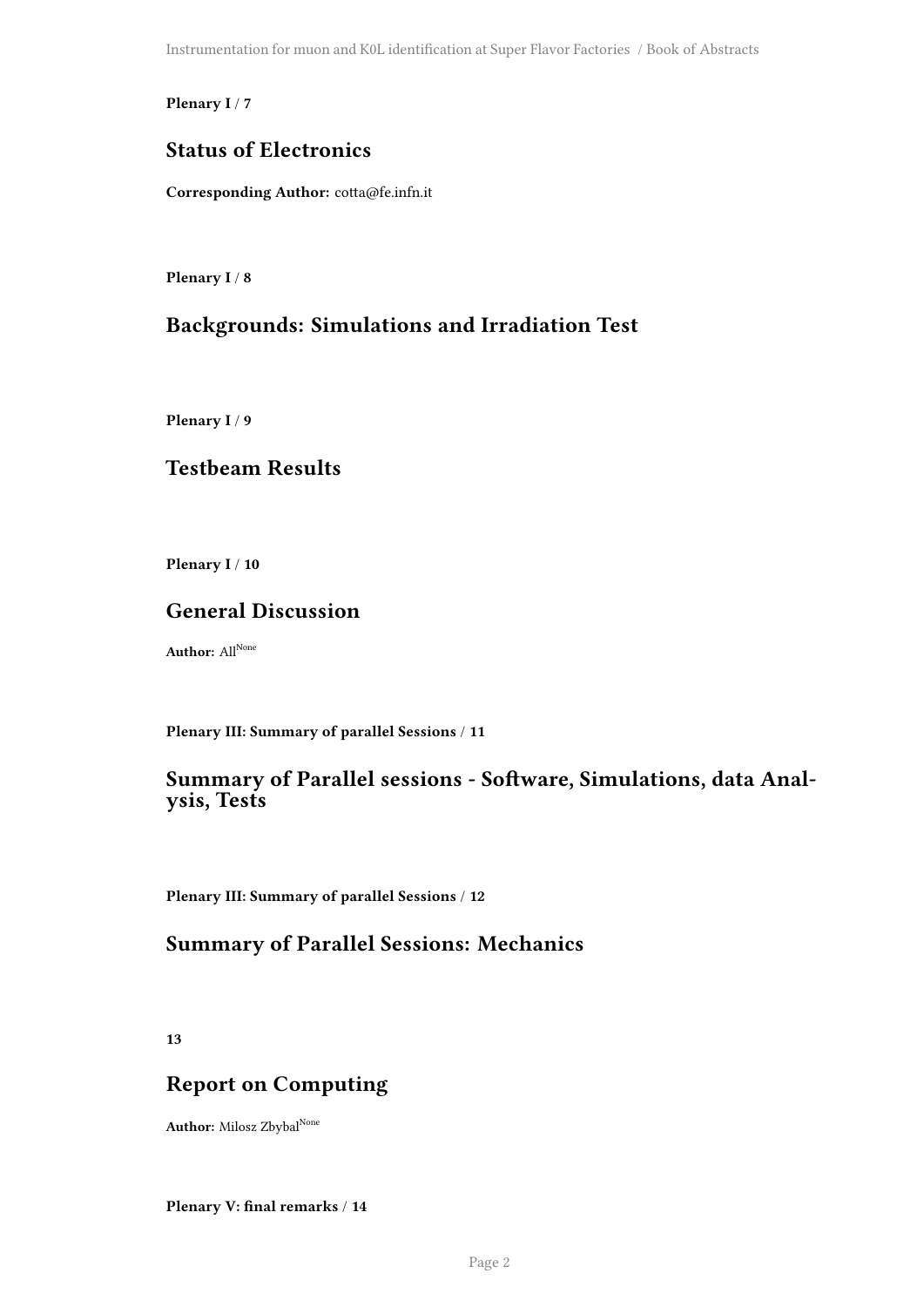Instrumentation for muon and K0L identification at Super Flavor Factories / Book of Abstracts

# **Future plans for IFR System after the workshop discussions**

<span id="page-6-0"></span>**Plenary V: final remarks** / **15**

# **Report on Computing**

**Author:** Milosz Zbybal<sup>None</sup>

<span id="page-6-1"></span>**Parallel I: Software, Simulation, Data Analysis** / **16**

#### **Introduction**

**Author:** marcello rotondo<sup>1</sup>

1 *INFN Padova*

<span id="page-6-2"></span>**Parallel II: R&D Activities** / **17**

## **R&D results in Ferrara**

<span id="page-6-3"></span>**Parallel II: R&D Activities** / **18**

#### **R&D results in Cracow**

<span id="page-6-4"></span>**Parallel II: R&D Activities** / **19**

#### **R&D results from Bologna**

<span id="page-6-5"></span>**Parallel III: Software, Simulation, Data Analysis** / **20**

#### **Cracow activities**

<span id="page-6-6"></span>**Parallel III: Software, Simulation, Data Analysis** / **21**

#### **TDR preparation**